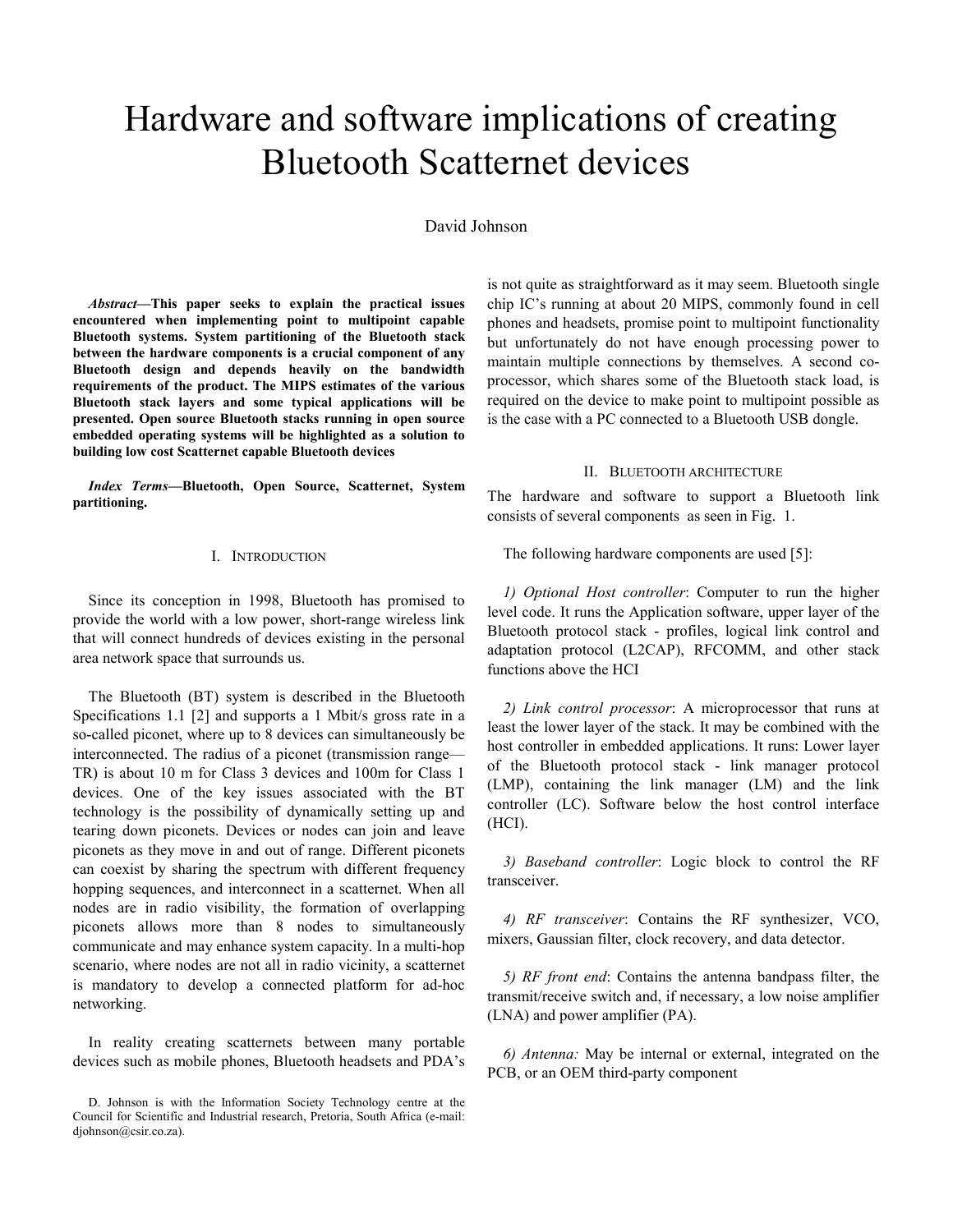

Fig. 1. Components of a Bluetooth system

Most Bluetooth suppliers have adopted a multichip approach to system design, employing CMOS devices for the baseband core and microprocessor and bipolar devices for the RF functions (Fig. 2). While this approach helps simplify chip design, inherent disadvantages such as higher component count, inadequate board space, and other system integration issues, can lead to higher implementation costs. A typical implementation of a Bluetooth radio system, for example, involves a considerable number of relatively expensive RF and intermediate frequency (IF) filters. [1]



Fig. 2. Two IC Bluetooth solution

There are some Bluetooth suppliers that have achieved a single chip solution (Fig. 3). Here the microprocessor, baseband core and radio are all integrated onto one device entirely in CMOS [3]. The advantages of a single-chip solution are reduced cost, smaller footprint and a quick solution with little knowledge of design in RF circuitry required.



Fig. 3. Single IC Bluetooth solution

#### III. BLUETOOTH STACK PARTITIONING

Apart from the question of a single or dual IC solution for the Bluetooth module, there is also the question of how the stack is partitioned between the module microprocessor and the optional host controller.

With so many design options and architectural schemes on the market, designers are faced with a myriad of approaches to implementing Bluetooth technology in a system design. To choose the right option, designers must have a detailed understanding of the processing requirements of the application. They also need to understand the hardware and software approaches to implementing Bluetooth in system architecture. Fig. 4 also shows some of the possible cases that can be implemented in the system architecture [5].



Fig. 4. Bluetooth stack partitioning cases

Case 1: PC-based design (point-to-multipoint). The host processor in this case is a PC running the product application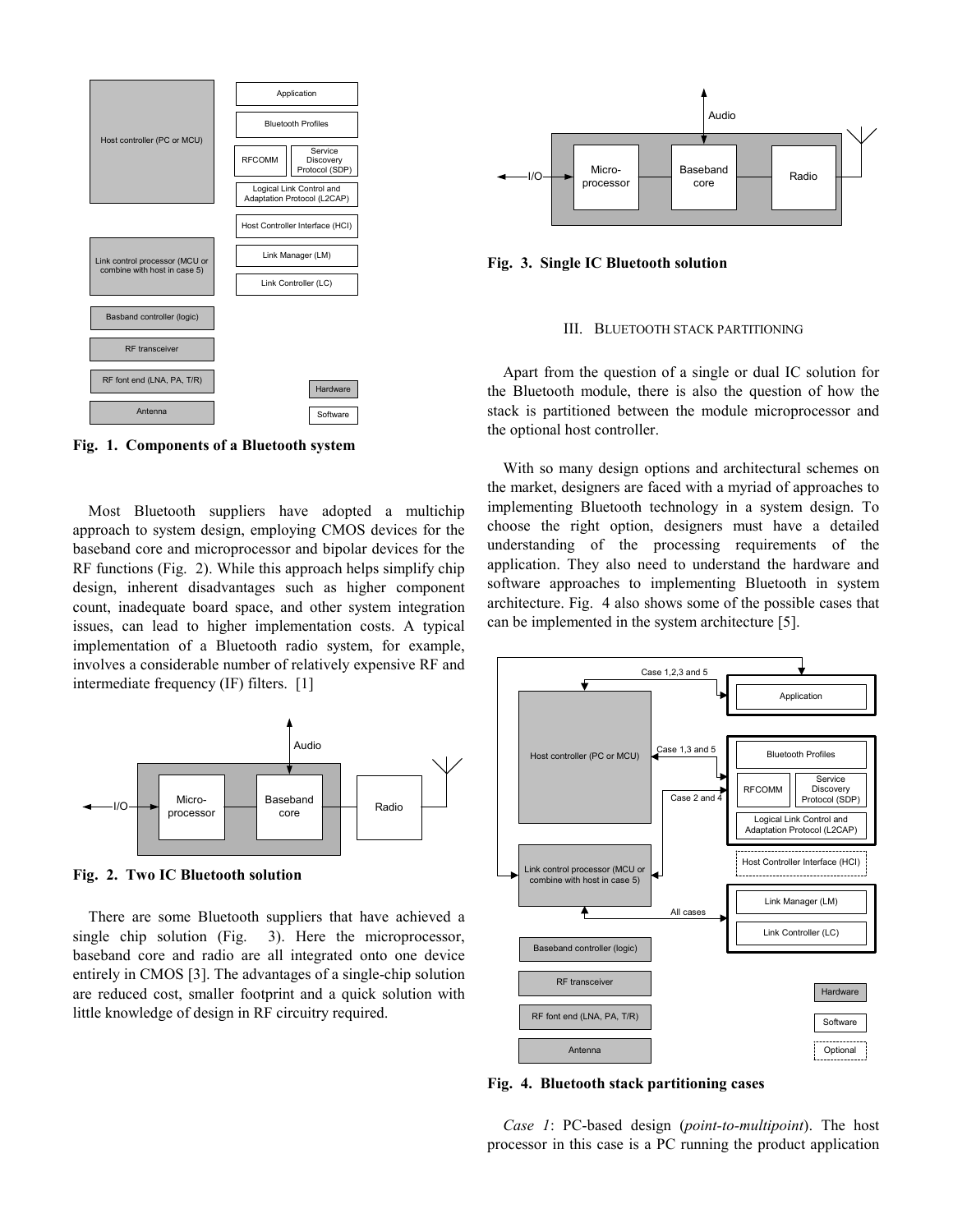code. It communicates through an API with the upper layer of the Bluetooth stack running on the PC. The stack software runs as a Bluetooth driver to the application and uses a serial interface to communicate with the lower layer of the stack running on dedicated hardware outside of the PC (for example a Bluetooth USB dongle). The serial interface uses HCI commands to control and exchange data and event timing with the lower layer stack.

Case 2: PC-based design 2 (point-to-point) An alternative implementation of case 1 is to use a single-chip solution, with the upper and lower layers of the stack integrated with the RF and baseband functions. In this case, the interface to the host processor is no longer HCI, but a chip-specific command set which handles the higher-level commands that are not part of the HCI.

Case 3: Stand-alone product – dual chip system (point-tomultipoint). In a stand-alone product, there is typically a microcontroller already included in the design. This microcontroller needs to be powerful enough to handle the full Bluetooth stack and the application. In addition to adequate processing power adequate memory resources are also important for point to multipoint functionality.

Case 4: stand-alone product – single chip solution (point-topoint). This architecture is the most cost effective of all five presented. It also represents the configuration targeted by most of the Bluetooth silicon vendors. The full Bluetooth stack and the application will run in the single chip. Many products that need basic point-to-point functionality, such as a Bluetooth headset, will use this architecture.

Case 5: Stand-alone product – ASIC (point-to-multipoint). If the designer has well-staffed hardware-description language (HDL) software teams available, and is simply looking for the lowest-cost solution for large production runs, then this last architecture may be the answer. It consists of an integrated baseband and microcontroller, with an external RF transceiver. In this scenario, a high-performance microcontroller handles all the software tasks, from application to upper and lower layers of the stack. In addition, baseband IP can be acquired and integrated on an ASIC, together with application circuits.

#### IV. MICROPROCESSOR CONSIDERATIONS

Bluetooth IC vendors embed small, low-power processors such as ARM7, Hitachi H8 or Motorolla Dragonball into their IC's, which have enough processing power to run the Bluetooth stack. The following are typical MIPS estimates for the upper and lower layers of the stack [3].

Baseband Layer (LC, LM and HCI): 8-12MIPS

Host Protocol Layer (HCI, L2CAP, RFCOMM, SDP):1-2 MIPS

The baseband layer is a real-time environment that has 625µs blocks to process received data, hence it's larger processing requirement. The application layer is very difficult to quantify as it largely depends on other protocols and services defined by the relevant profile. A headset, for example will impose a minor additional processor load, while a LAN access point with IP routing and multipoint functionality will exhibit significant additional processor loading. [3]

Single-IC vendors manage to create a full application such as a Bluetooth headset on one IC. These IC's have microprocessors running at about 20MIPS, which is just sufficient for the baseband layer, host protocol layer and the small application.

### V. OPEN SOURCE SOLUTIONS FOR BLUETOOTH

Once the hardware solution has been chosen, the Bluetooth protocol layers and the application layer need to be loaded into non-volatile memory of the device.

If a point-to-point solution is needed, for example replacing a serial cable between two devices, a basic serial port profile can be loaded into a module on each end of the link and a point to point connection can be established. For example, the Cambridge Silicon Radio development kits allow the user to load point-to-point applications with the full Bluetooth stack into the flash memory of a Bluetooth module and place these in products.

However when an embedded point to multipoint solution is needed, as explained in the section on Bluetooth stack partitioning, an extra microprocessor is needed to run the upper layers of the Bluetooth stack and the application. An embedded operating system is also required on the microprocessor to handle memory, scheduling, and other system tasks. Commercial embedded operating systems such as VXWorks or Nucleus and Bluetooth stacks such as Mezoe or Windigo are available but at a substantial cost with royalty fees on each product produced.

There are a number of robust open source embedded operating systems that support microprocessors without memory management such as eCos and uClinux. Similarly there are now four open source Bluetooth stacks available for FreeBSD and Linux which can be ported to embedded environments [6]. These are the FreeBSD Bluetooth stack, OpenBT developed by Axis, Bluez which is part of the Linux kernel and Affix developed by Nokia.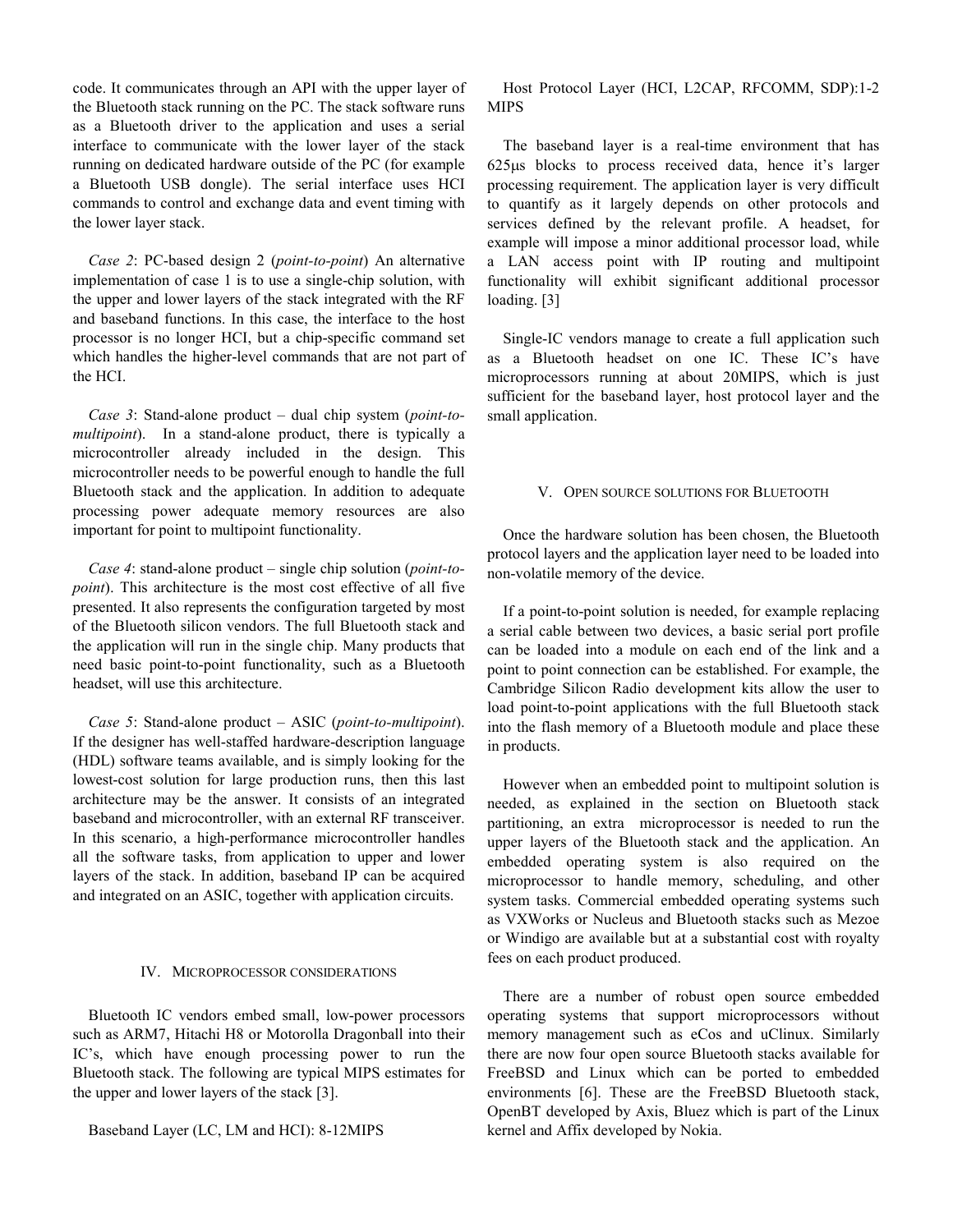An example of a commercial open source Bluetooth product is the Axis access point [4]

#### VI. POINT TO MULTIPOINT SERIAL PORT ADAPTER

The point-to-multipoint serial port adapter was created by the author at the CSIR in 2003 for a heart rate over Bluetooth system which monitors multiple athletes' heart rates from the edge of a sports field. It was used for the 20/20 Supersport cricket series held in South Africa during April 2004. The system shown in Fig. 5 sends heart rate information, which is measured using a sensor on the athletes' chest, to a heart rate slave module via magnetic induction. This information is sent from the heart rate slave module via Bluetooth to a connected class 1 master unit which can be up to 100m away. The master unit is pre-programmed to connect to a set of Bluetooth slave units and when it is connected to these slave units, it relays any information it received from any of the slaves via its RS232 or RS485 connection to a host PC. This PC will be running a heart rate monitor application which can view a multiple number of athlete's heart rates. The host PC does not have any local Bluetooth stack, it receives heart rate information via the serial port either using polling commands or using a multiplexing protocol.



Fig. 5. Bluetooth heart rate monitoring system

The heart rate slave module uses the stack partitioning architecture outlined in case 4. As shown in Fig. 6 it runs the entire stack and application in a single microprocessor. The slave device was developed using the Cambridge Silicon Radio Bluelab development framework environment which creates a special user space called a virtual machine. This virtual machine ensures that the application cannot interfere with the real time requirements of the lower levels of the stack.



Fig. 6. Bluetooth heart rate slave device system partitioning

The heart rate master module was created using uClinux and the Bluez stack running on an ARM based Atmel AT91 series microprocessor with no memory management, 4meg of RAM and 2Meg of FLASH. The architecture for this serial port adapter is shown in Fig. 7. This architecture uses the stack partitioning outlined in case 3.

The Bluetooth multipoint application is responsible for handling host to module communication (data and commands) and setting up Bluetooth links to the slave devices. Commands from the host to the application are carried out using AT commands over the serial interface. These AT commands can start an inquiry, list slave devices that the master should connect to, set up baud rates etc. It is also capable of sending data, which it received from the slave module, either using a polling method such as MODBUS or using a multiplexing protocol such as the one seen in Fig. 8.